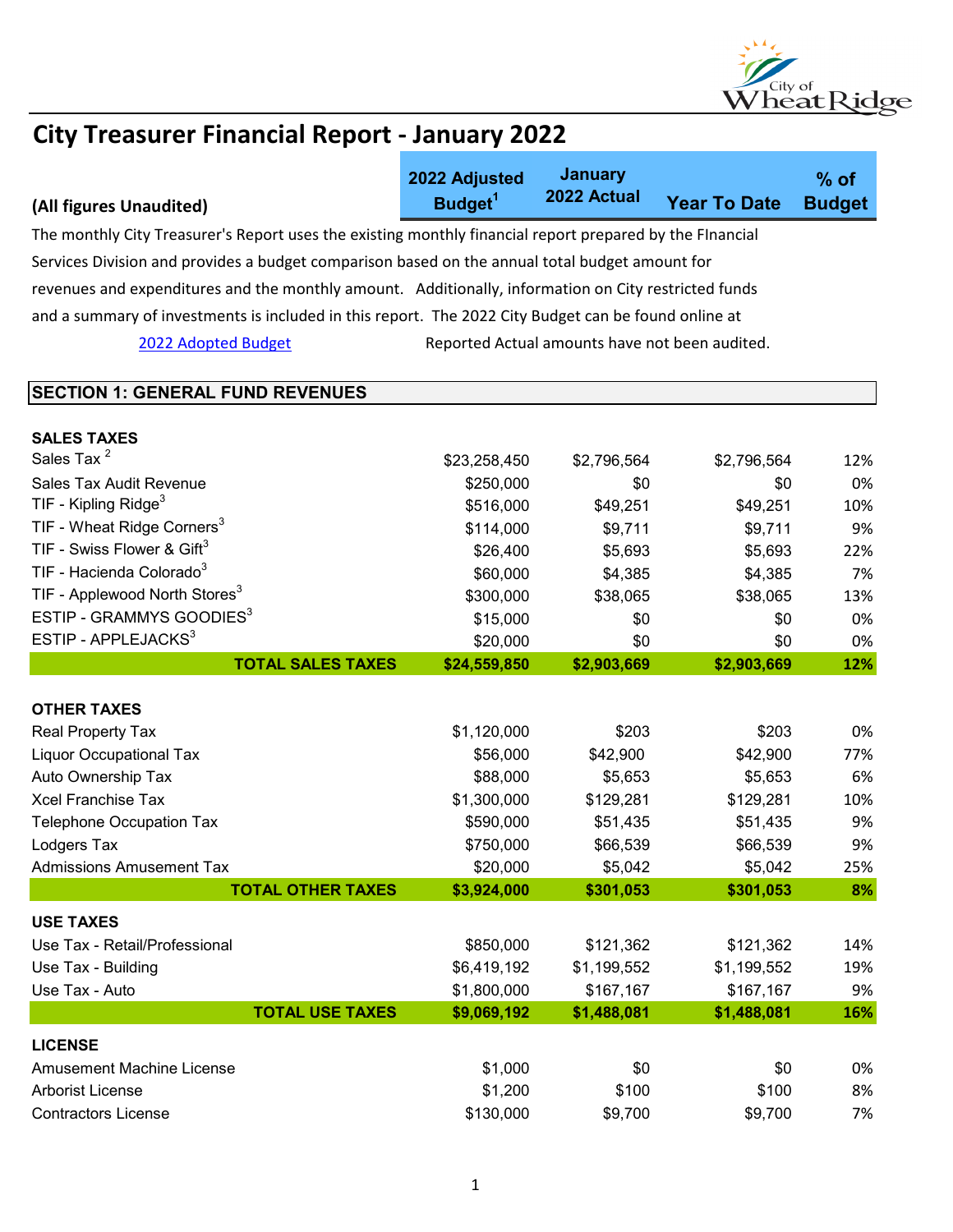

|                                     | 2022 Adjusted       | <b>January</b> |                     | $%$ of        |
|-------------------------------------|---------------------|----------------|---------------------|---------------|
| (All figures Unaudited)             | Budget <sup>1</sup> | 2022 Actual    | <b>Year To Date</b> | <b>Budget</b> |
| Liquor License Fee                  | \$17,000            | \$150          | \$150               | 1%            |
| Short-term Rental License Fee       | \$18,000            | \$1,000        | \$1,000             | 0%            |
| <b>Building Permits</b>             | \$2,102,760         | \$305,376      | \$305,376           | 15%           |
| <b>Street Cut Permits</b>           | \$250,000           | \$17,998       | \$17,998            | 7%            |
| <b>Cable TV Permits</b>             | \$350,000           | \$0            | \$0                 | 0%            |
| Pawn Shop License Fees              | \$10,000            | \$0            | \$0                 | 0%            |
| <b>Business License Fees</b>        | \$160,000           | \$57,081       | \$57,081            | 36%           |
| Tobacco and Vaping License Fee      | \$600               | \$300          | \$300               | 0%            |
| <b>TOTAL LICENSE</b>                | \$3,040,560         | \$391,705      | \$391,705           | 13%           |
| <b>INTERGOVERNMENTAL</b>            |                     |                |                     |               |
| Cigarette Tax                       | \$70,000            | \$8,828        | \$8,828             | 13%           |
| <b>County Road and Bridge</b>       | \$330,000           | \$3,146        | \$3,146             | 1%            |
| Arvada Ridge Redevelopment          | \$100,000           | \$0            | \$0                 | 0%            |
| <b>Highway Users Tax</b>            | \$1,000,000         | \$76,597       | \$76,597            | 8%            |
| Motor Vehicle Registration          | \$120,000           | \$6,681        | \$6,681             | 6%            |
| Police - CATPA Auto Theft Grant     | \$88,000            | \$0            | \$0                 | 0%            |
| Police - Seat Belt Safety Grant     | \$3,000             | \$0            | \$0                 | 0%            |
| Police - Drug Overtime Grant        | \$15,000            | \$6,182        | \$6,182             | 41%           |
| Police - Ballistic Vest Grant       | \$10,000            | \$0            | \$0                 | 0%            |
| Police - HVIDE                      | \$15,000            | \$393          | \$393               | 3%            |
| PD Post Grant                       | \$3,200             | \$0            | \$0                 | 0%            |
| <b>Court Defense Counsel Grant</b>  | \$12,000            | \$0            | \$0                 | 0%            |
| Police - Coronavirus Grant          | \$21,637            | \$0            | \$0                 | 0%            |
| Homeless Navigator IGA              | \$8,000             | \$0            | \$0                 | 0%            |
| Sustainable Program Grants          | \$0                 | \$11,928       | \$11,928            | 0%            |
| Police - Pedestrian Safety Grant    | \$12,500            | \$0            | \$0                 | 0%            |
| Police - Fatality Reduction Grant   | \$9,679             | \$0            | \$0                 | 0%            |
| <b>TOTAL INTERGOVERNMENTAL</b>      | \$1,818,016         | \$113,755      | \$113,755           | 6%            |
| <b>SERVICES</b>                     |                     |                |                     |               |
| <b>Zoning Applications</b>          | \$40,000            | \$1,525        | \$1,525             | 4%            |
| <b>Planning Reimbursement Fees</b>  | \$2,000             | \$0            | \$0                 | 0%            |
| <b>Engineering Fees</b>             | \$60,000            | \$600          | \$600               | 1%            |
| Misc. Zoning Fees                   | \$2,000             | \$25           | \$25                | 1%            |
| <b>Plan Review Fees</b>             | \$986,794           | \$39,312       | \$39,312            | 4%            |
| <b>Pavilion/Park Rental Revenue</b> | \$30,000            | \$2,640        | \$2,640             | 9%            |
| <b>Athletics Revenue</b>            | \$110,897           | \$15,067       | \$15,067            | 14%           |
| <b>Active Adult Center Revenue</b>  | \$177,625           | \$10,896       | \$10,896            | 6%            |
| <b>Parks Historic Facilities</b>    | \$20,000            | \$4,910        | \$4,910             | 25%           |
| Gen. Prog. Revenue                  | \$180,056           | \$6,529        | \$6,529             | 4%            |
| Anderson Building Revenue           | \$15,000            | \$2,680        | \$2,680             | 18%           |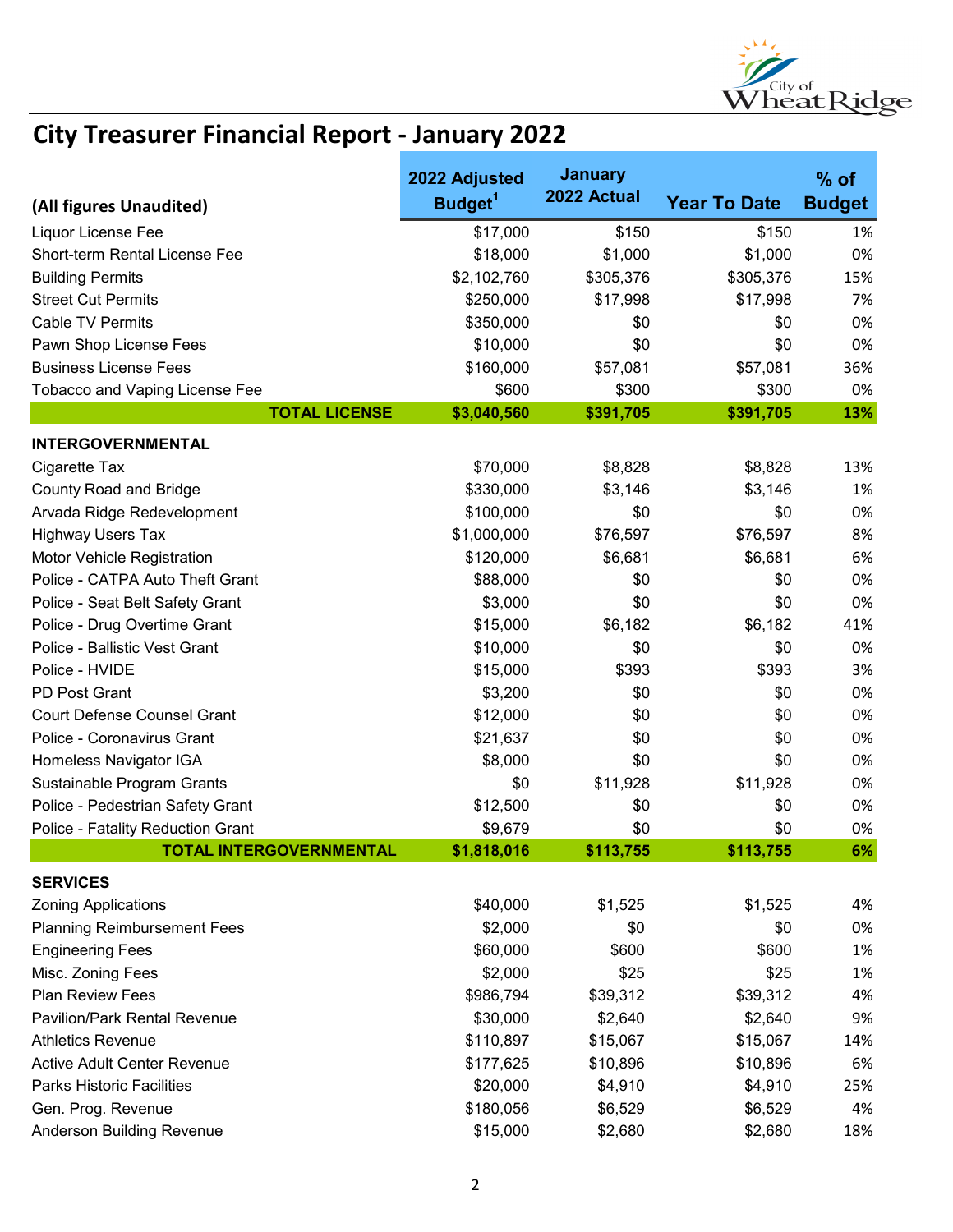

|                                                   | 2022 Adjusted        | <b>January</b><br>2022 Actual |                     | $%$ of        |
|---------------------------------------------------|----------------------|-------------------------------|---------------------|---------------|
| (All figures Unaudited)                           | Budget <sup>1</sup>  |                               | <b>Year To Date</b> | <b>Budget</b> |
| <b>Outdoor Swimming Fees</b>                      | \$134,000            | \$0                           | \$0                 | 0%            |
| Retail Marijuana Fees                             | \$370,000            | \$32,324                      | \$32,324            | 9%            |
| Police Report Fees                                | \$15,137             | \$2,430                       | \$2,430             | 16%           |
| Pawn Shop Ticket Fees                             | \$12,000             | \$1,005                       | \$1,005             | 8%            |
| Sex Offender Registration                         | \$4,866              | \$370                         | \$370               | 8%            |
| <b>Police Drug Destruction Fees</b>               | \$10                 | \$10                          | \$10                | 100%          |
| Police Fees - MISC                                | \$1,800              | \$0                           | \$0                 | 0%            |
| Police Duty Reimbursement                         | \$146,000            | \$0                           | \$0                 | 0%            |
| <b>Facilities Fees</b>                            | \$1,833,500          | \$107,962                     | \$107,962           | 6%            |
| <b>Aquatics Fees</b>                              | \$86,000             | \$7,570                       | \$7,570             | 9%            |
| <b>Fitness Fees</b>                               | \$234,560            | \$9,004                       | \$9,004             | 4%            |
| <b>TOTAL SERVICES</b>                             | \$4,462,245          | \$244,859                     | \$244,859           | 5%            |
| <b>FINES &amp; FORFEITURES</b>                    |                      |                               |                     |               |
| <b>Municipal Court Fines</b>                      | \$50,000             | \$1,319                       | \$1,319             | 3%            |
| <b>Nuisance Violations Fees</b>                   | \$39,000             | \$270                         | \$270               | 1%            |
| <b>Handicap Parking Fees</b>                      | \$500                | \$0                           | \$0                 | 0%            |
| Traffic                                           | \$200,000            | \$8,490                       | \$8,490             | 4%            |
| General                                           | \$15,000             | \$610                         | \$610               | 4%            |
| Other                                             | \$5,000              | \$0                           | \$0                 | 0%            |
| Parking                                           | \$500                | \$155                         | \$155               | 31%           |
| No Proof of Insurance                             | \$15,000             | \$1,190                       | \$1,190             | 8%            |
| <b>TOTAL FINE &amp; FORFEITURES</b>               | \$325,000            | \$12,034                      | \$12,034            | 4%            |
|                                                   |                      |                               |                     |               |
| <b>INTEREST</b>                                   |                      |                               |                     |               |
| <b>Interest Earnings</b><br><b>TOTAL INTEREST</b> | \$21,849<br>\$21,849 | \$829<br>\$829                | \$829<br>\$829      | 4%<br>4%      |
|                                                   |                      |                               |                     |               |
| <b>OTHER</b>                                      |                      |                               |                     |               |
| Cable Peg Fees                                    | \$35,200             | \$0                           | \$0                 | 0%            |
| <b>Xcel Solar Garden Credits</b>                  | \$50,000             | \$2,413                       | \$2,413             | 5%            |
| Miscellaneous Income                              | \$425,000            | \$18,749                      | \$18,749            | 4%            |
| Sustainable Neighborhoods                         | \$5,000              | \$0                           | \$0                 | 0%            |
| <b>City Tree Sale Proceeds</b>                    | \$24,600             | \$0                           | \$0                 | 0%            |
| American Rescue Plan Act                          | \$308,596            | \$0                           | \$0                 | 0%            |
| <b>TOTAL OTHER</b>                                | \$848,396            | \$21,162                      | \$21,162            | 2%            |
|                                                   |                      |                               |                     |               |
| <b>Total General Fund</b>                         | \$48,069,108         | \$5,477,147                   | \$5,477,147         | 11%           |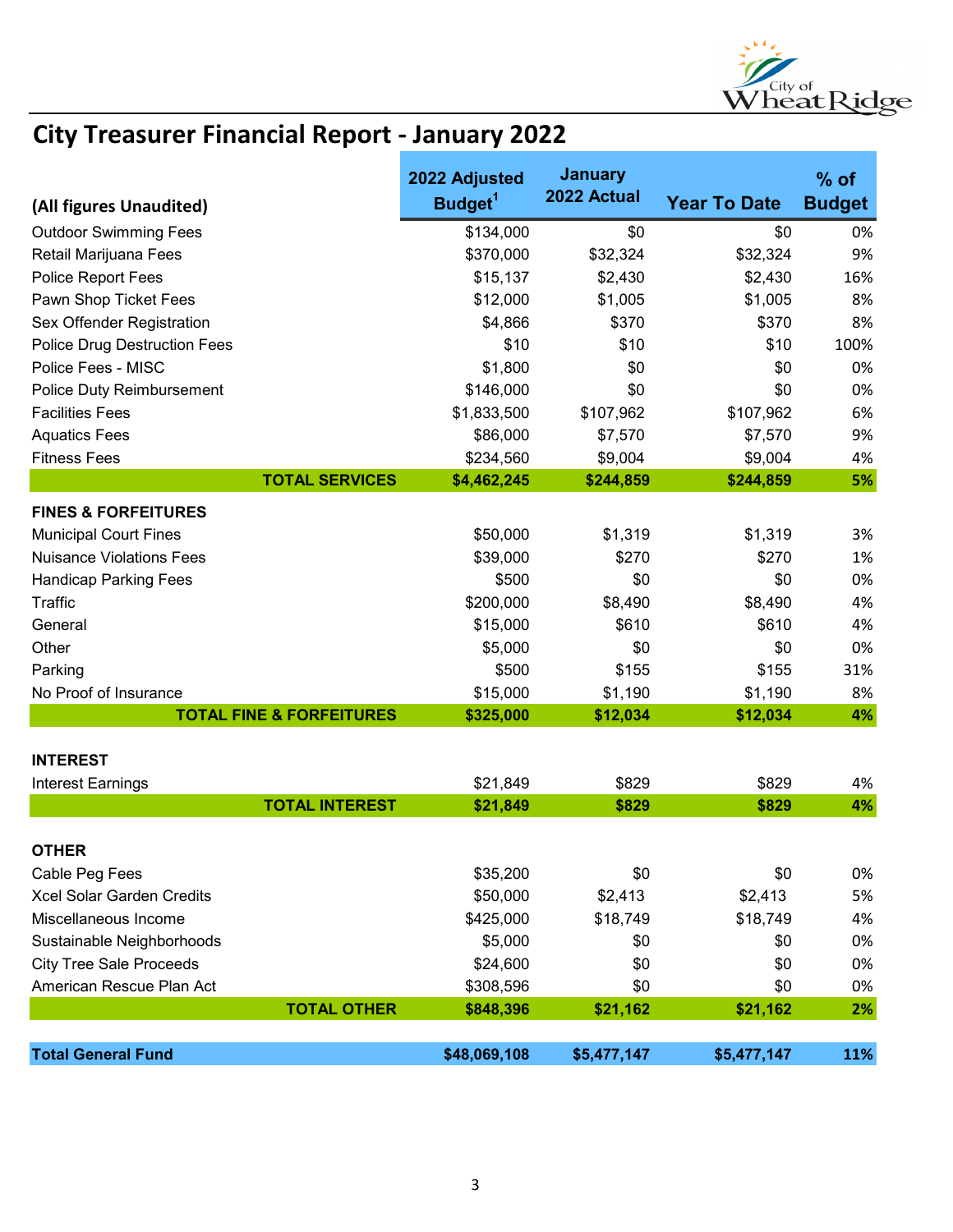

| (All figures Unaudited)                     | 2022 Adjusted<br>Budget <sup>1</sup> | <b>January</b><br>2022 Actual | <b>Year To Date</b> | $%$ of<br><b>Budget</b> |
|---------------------------------------------|--------------------------------------|-------------------------------|---------------------|-------------------------|
|                                             |                                      |                               |                     |                         |
| <b>SECTION 2: GENERAL FUND EXPENDITURES</b> |                                      |                               |                     |                         |
|                                             |                                      |                               |                     |                         |
| Legislative                                 |                                      |                               |                     |                         |
| Legislative Services                        | \$524,007                            | \$12,438                      | \$12,438            | 2%                      |
| <b>Total</b>                                | \$524,007                            | \$12,438                      | \$12,438            | 2%                      |
| <b>City Manager's Office</b>                |                                      |                               |                     |                         |
| <b>City Manager</b>                         | \$743,240                            | \$45,948                      | \$45,948            | 6%                      |
| <b>Economic Development</b>                 | \$2,084,018                          | \$409,096                     | \$409,096           | 20%                     |
| <b>Total</b>                                | \$2,827,258                          | \$455,044                     | \$455,044           | 16%                     |
| <b>City Attorney</b>                        |                                      |                               |                     |                         |
| <b>City Attorney</b>                        | \$430,000                            | \$0                           | \$0                 | 0%                      |
| <b>Total</b>                                | \$430,000                            | \$0                           | \$0                 | $0\%$                   |
| <b>City Clerk's Office</b>                  |                                      |                               |                     |                         |
| <b>City Clerk</b>                           | \$188,499                            | \$9,366                       | \$9,366             | 5%                      |
| <b>Total</b>                                | \$188,499                            | \$9,366                       | \$9,366             | 5%                      |
| <b>City Treasurer</b>                       |                                      |                               |                     |                         |
| <b>City Treasurer</b>                       | \$36,208                             | \$2,535                       | \$2,535             | 7%                      |
| <b>Total</b>                                | \$36,208                             | \$2,535                       | \$2,535             | 7%                      |
| <b>Central Charges</b>                      |                                      |                               |                     |                         |
| <b>Central Charges</b>                      | \$5,501,028                          | \$644,595                     | \$644,595           | 12%                     |
| <b>Total</b>                                | \$5,501,028                          | \$644,595                     | \$644,595           | 12%                     |
| <b>Municipal Court</b>                      |                                      |                               |                     |                         |
| <b>Municipal Court</b>                      | \$1,106,755                          | \$57,357                      | \$57,357            | 5%                      |
| <b>Total</b>                                | \$1,106,755                          | \$57,357                      | \$57,357            | 5%                      |
| <b>Administrative Services</b>              |                                      |                               |                     |                         |
| Administration                              | \$398,393                            | \$29,887                      | \$29,887            | 8%                      |
| <b>Public Information</b>                   | \$362,342                            | \$11,805                      | \$11,805            | 3%                      |
| Finance                                     | \$799,764                            | \$44,607                      | \$44,607            | 6%                      |
| Human Resources                             | \$731,240                            | \$34,714                      | \$34,714            | 5%                      |
| Procurement                                 | \$185,422                            | \$13,634                      | \$13,634            | 7%                      |
| Information Technology                      | \$2,236,018                          | \$126,734                     | \$126,734           | 6%                      |
| <b>Total</b>                                | \$4,713,179                          | \$261,381                     | \$261,381           | 6%                      |
| <b>Community Development</b>                |                                      |                               |                     |                         |
| Administration                              | \$290,983                            | \$21,044                      | \$21,044            | 7%                      |
| Planning                                    | \$889,117                            | \$48,455                      | \$48,455            | 5%                      |
| <b>Building</b>                             | \$1,963,937                          | \$5,108                       | \$5,108             | 0%                      |
| Engineering                                 | \$936,360                            | \$66,668                      | \$66,668            | 7%                      |
| <b>Total</b>                                | \$4,080,397                          | \$141,275                     | \$141,275           | 3%                      |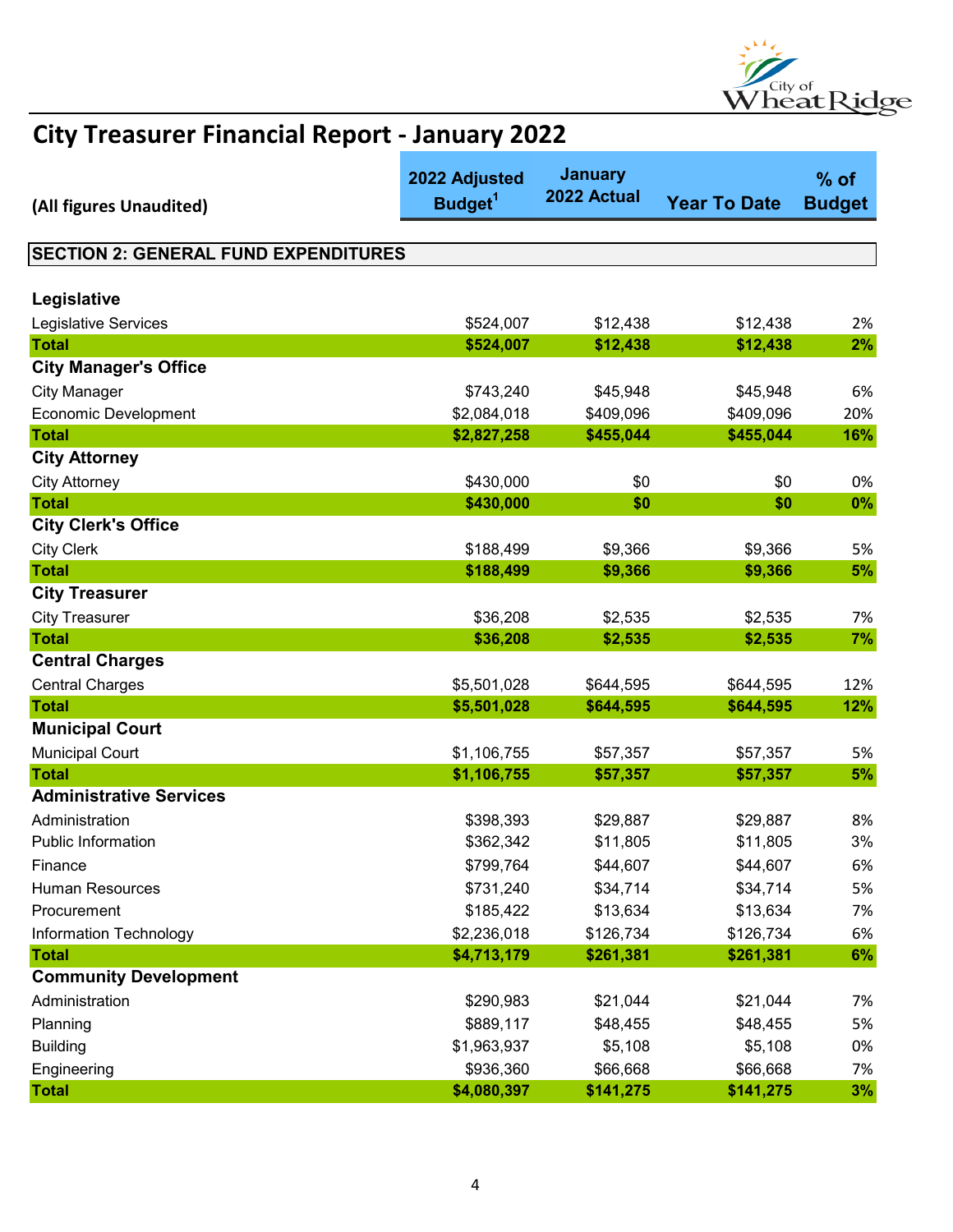

| (All figures Unaudited)                  | 2022 Adjusted<br>Budget <sup>1</sup> | <b>January</b><br>2022 Actual | <b>Year To Date</b> | $%$ of<br><b>Budget</b> |
|------------------------------------------|--------------------------------------|-------------------------------|---------------------|-------------------------|
| <b>Police</b>                            |                                      |                               |                     |                         |
| Administration                           | \$2,122,720                          | \$238,092                     | \$238,092           | 11%                     |
| Grants                                   | \$171,607                            | \$2,071                       | \$2,071             | 1%                      |
| <b>Community Services Team</b>           | \$316,953                            | \$69,501                      | \$69,501            | 22%                     |
| <b>Crime Prevention Team</b>             | \$343,242                            | \$12,239                      | \$12,239            | 4%                      |
| Records Team                             | \$516,092                            | \$26,635                      | \$26,635            | 5%                      |
| <b>Training and Accreditation</b>        | \$420,266                            | \$7,488                       | \$7,488             | 2%                      |
| Patrol                                   | \$5,862,773                          | \$447,446                     | \$447,446           | 8%                      |
| <b>Investigations Bureau</b>             | \$2,813,495                          | \$223,044                     | \$223,044           | 8%                      |
| Crime & Traffic Team                     | \$571,492                            | \$47,932                      | \$47,932            | 8%                      |
| <b>Total</b>                             | \$13,138,640                         | \$1,074,448                   | \$1,074,448         | 8%                      |
| <b>Public Works</b>                      |                                      |                               |                     |                         |
| Operations                               | \$3,944,911                          | \$185,362                     | \$185,362           | 5%                      |
| <b>Total</b>                             | \$3,944,911                          | \$185,362                     | \$185,362           | 5%                      |
| <b>Parks and Recreation</b>              |                                      |                               |                     |                         |
| Administration                           | \$367,510                            | \$19,448                      | \$19,448            | 5%                      |
| Recreation                               | \$363,201                            | \$20,360                      | \$20,360            | 6%                      |
| Parks Maintenance                        | \$1,576,420                          | \$69,294                      | \$69,294            | 4%                      |
| Forestry                                 | \$716,664                            | \$19,228                      | \$19,228            | 3%                      |
| Parks & Open Space                       | \$180,584                            | \$3,980                       | \$3,980             | 2%                      |
| Anderson Building                        | \$87,964                             | \$4,069                       | \$4,069             | 5%                      |
| <b>Athletics</b>                         | \$236,799                            | \$17,466                      | \$17,466            | 7%                      |
| <b>General Programs</b>                  | \$338,534                            | \$24,733                      | \$24,733            | 7%                      |
| <b>Outdoor Pool</b>                      | \$301,016                            | \$4,452                       | \$4,452             | 1%                      |
| <b>Active Adult Center</b>               | \$463,183                            | \$27,510                      | \$27,510            | 6%                      |
| <b>Historic Buildings</b>                | \$40,941                             | \$376                         | \$376               | 1%                      |
| <b>Rec Center Facilities</b>             | \$626,982                            | \$41,755                      | \$41,755            | 7%                      |
| <b>Rec Center Aquatics</b>               | \$914,497                            | \$56,655                      | \$56,655            | 6%                      |
| <b>Rec Center Facilities</b>             | \$360,945                            | \$27,111                      | \$27,111            | 8%                      |
| <b>Facility Maintenance</b>              | \$1,103,659                          | \$38,698                      | \$38,698            | 4%                      |
| <b>Total</b>                             | \$7,678,899                          | \$375,135                     | \$375,135           | 5%                      |
| <b>Total General Fund</b>                | \$44,169,781                         | \$3,218,936                   | \$3,218,936         | 7%                      |
| <b>Transfers to Other Funds</b>          | \$7,495,445                          | \$7,495,445                   | \$7,495,445         | 100%                    |
| <b>Total General Fund With Transfers</b> | \$51,665,226                         | \$10,714,381                  | \$10,714,381        | 21%                     |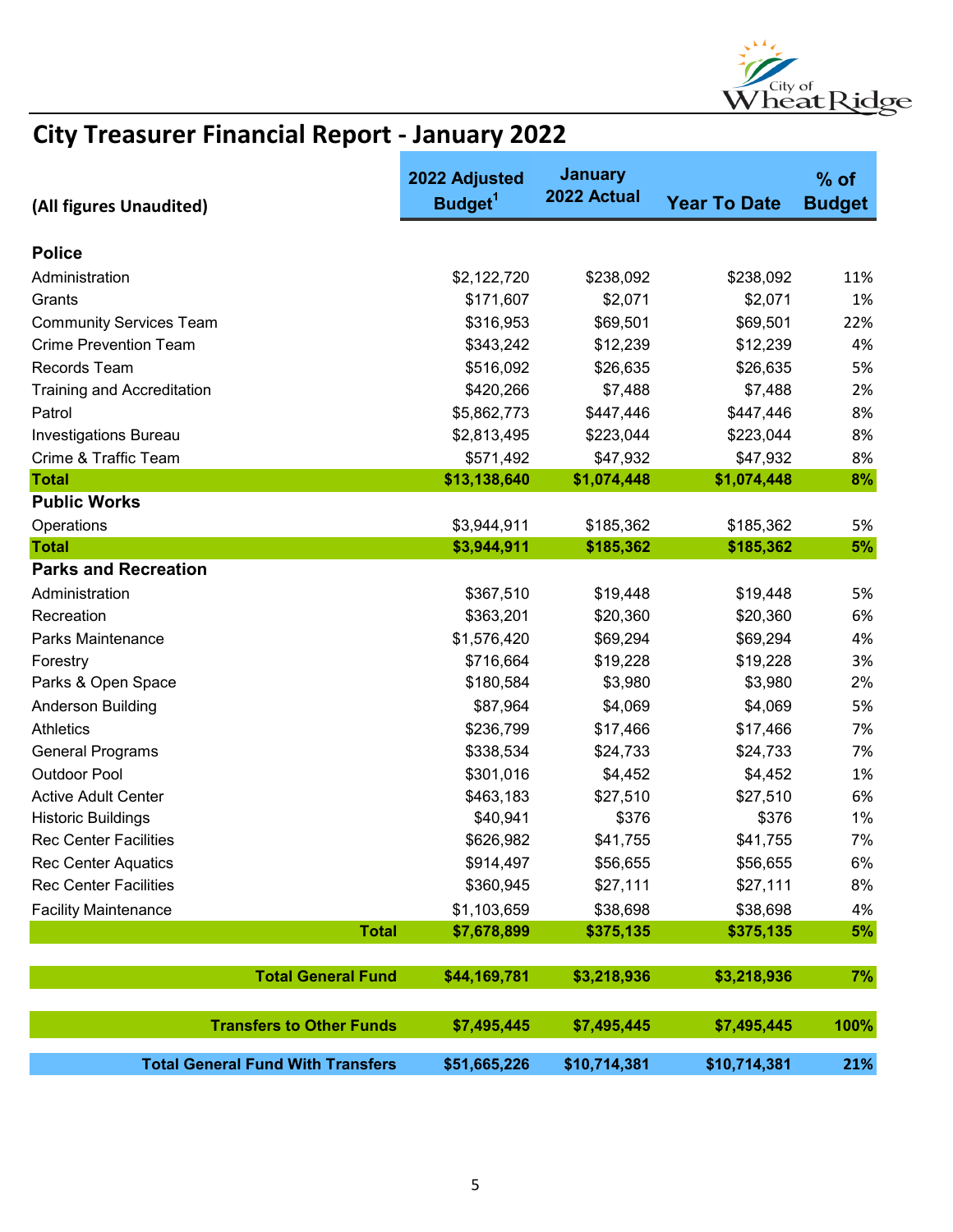

| (All figures Unaudited)                       | 2022 Adjusted<br>Budget <sup>1</sup> | <b>January</b><br>2022 Actual | <b>Year To Date</b> | $%$ of<br><b>Budget</b> |
|-----------------------------------------------|--------------------------------------|-------------------------------|---------------------|-------------------------|
| <b>SECTION 3: CAPITAL FUNDS</b>               |                                      |                               |                     |                         |
|                                               |                                      |                               |                     |                         |
| <b>Capital Improvement Program (CIP)</b>      |                                      |                               |                     |                         |
| Revenues                                      | \$13,875,898                         | \$43,599                      | \$43,599            | 0%                      |
| <b>Transfer from General Fund</b>             | \$6,995,445                          | \$6,995,445                   | \$6,995,445         | 100%                    |
| Expenditures                                  | \$21,763,305                         | \$30,000                      | \$30,000            | 0%                      |
| <b>SECTION 4: SPECIAL REVENUE FUNDS</b>       |                                      |                               |                     |                         |
| <b>Public Art Fund</b>                        |                                      |                               |                     |                         |
| Revenues                                      | \$498,533                            | \$18,002                      | \$18,002            | 4%                      |
| Expenditures                                  | \$0                                  | \$0                           | \$0                 | 0%                      |
| <b>Police Investigation Fund</b>              |                                      |                               |                     |                         |
| Revenues                                      | \$10                                 | \$0                           | \$0                 | 3%                      |
| Expenditures                                  | \$9,000                              | \$0                           | \$0                 | 0%                      |
| <b>Open Space Fund</b>                        |                                      |                               |                     |                         |
| Revenues                                      | \$3,812,006                          | \$141,610                     | \$141,610           | 4%                      |
| Expenditures                                  | \$5,375,079                          | \$36,611                      | \$36,611            | 1%                      |
| <b>Municipal Court</b>                        |                                      |                               |                     |                         |
| Revenues                                      | \$10,300                             | \$320                         | \$320               | 3%                      |
| <b>Expenditures</b>                           | \$32,250                             | \$0                           | \$0                 | 0%                      |
| <b>Renew Wheat Ridge Bond</b>                 |                                      |                               |                     |                         |
| Revenues                                      | \$5,900,000                          | \$0                           | \$0                 | 0%                      |
| Expenditures                                  | \$5,900,000                          | \$0                           | \$0                 | 0%                      |
| <b>Conservation Trust</b>                     |                                      |                               |                     |                         |
| Revenues                                      | \$351,111                            | \$72                          | \$72                | 0%                      |
| Expenditures                                  | \$367,500                            | \$0                           | \$0                 | 0%                      |
| <b>Capital Equipment Replacement Fund</b>     |                                      |                               |                     |                         |
| Revenues                                      | \$100                                | \$1                           | \$1                 | 1%                      |
| <b>Transfer from General Fund</b>             | \$500,000                            | \$500,000                     | \$500,000           | 100%                    |
| <b>Expenditures</b>                           | \$0                                  | \$0                           | \$0                 | 0%                      |
| <b>Crime Prevention/Code Enforcement Fund</b> |                                      |                               |                     |                         |
| Revenues                                      | \$470,100                            | \$40,684                      | \$40,684            | 9%                      |
| Expenditures                                  | \$621,305                            | \$31,556                      | \$31,556            | 5%                      |